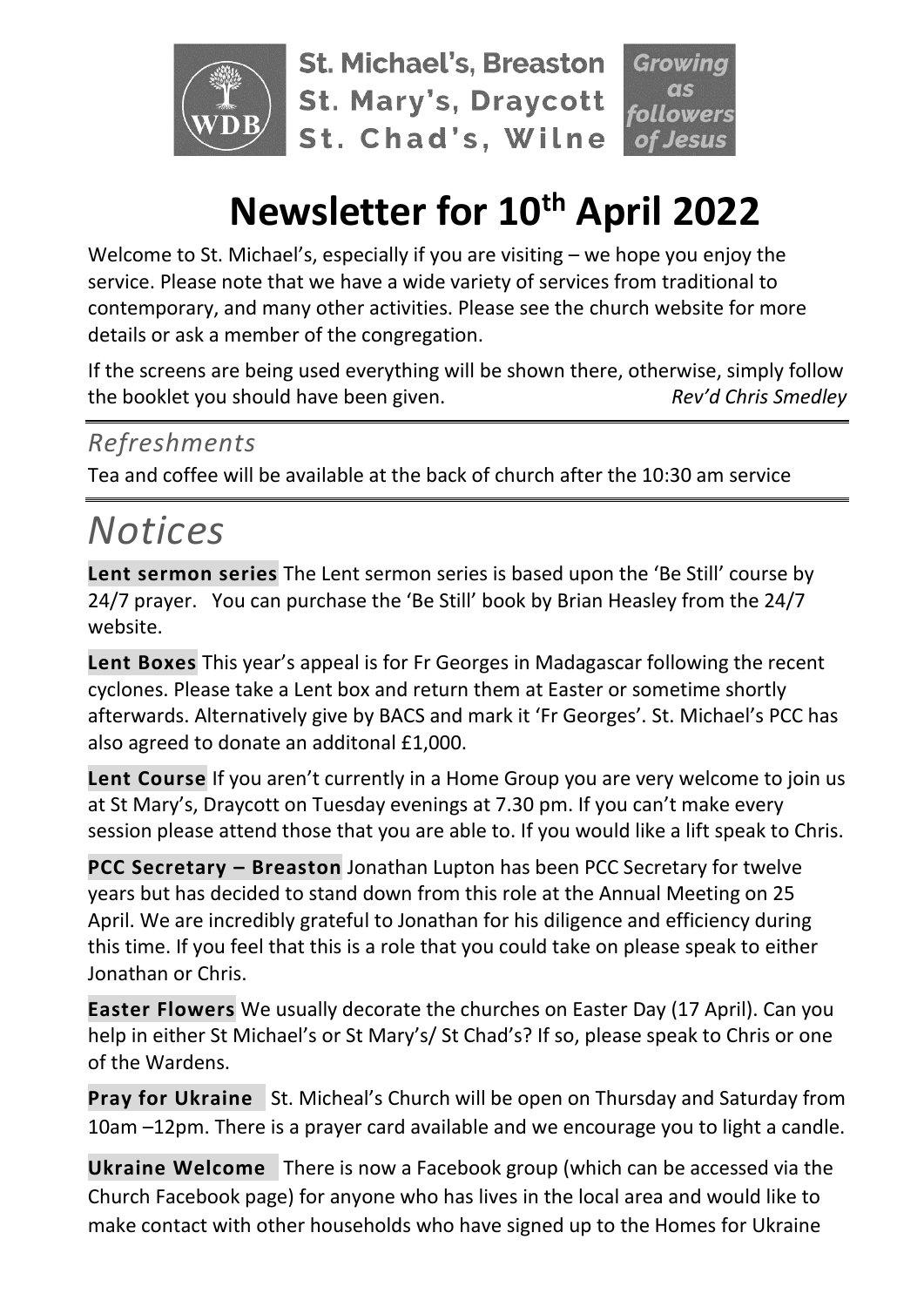scheme. We hope to bring those interested in the scheme together so they can share knowledge and to access training provided to the church.

**Welcome Churches** St. Michael's Church is now live on the Welcome Churches Network. If anyone would like to help welcome a refugee family who makes contact with the church, please see Sarah Warburton. There is a training video which lasts 30 minutes on how to support refugees who have experienced trauma.

**Coffee morning for Ukraine – St. Mary's, Draycott** There will be a coffee morning at St. Mary's Church on Saturday 7th May at 10am – 12pm to raise money for the Disaster Emergency Committee (DEC). There will also be crafts for children.

**Daily Prayer:** We hold a short service of Daily Prayer on our public Facebook page from **Monday to Thursday** only starting at 9:30 am. We are currently using the 'Northumbrian Community Daily Prayer' which is available on the internet. Alternatively, you can purchase the service book. The readings we will be having are as follows:

|      | On Facebook |            |            |             | Not on Facebook |             |
|------|-------------|------------|------------|-------------|-----------------|-------------|
| w/c  | Mon         | Tue        | Wed        | Thu         | Fri             | Sat         |
| 11th | Isaiah 42   | Isaiah 49  | Isaiah 50  | Exodus 12   | Isaiah 52       | 1 Peter 4   |
| Apr  | $v$ 1-9.    | $v1 - 7$ . | v4-9a.     | $v1 - 14$ . | $v$ 13- end of  | $v1 - 8$ ,  |
|      | John 12     | John 12    | John 12    | John 13     | 53,             | John 19     |
|      | $v1 - 11$   | $v20 - 36$ | $v21 - 32$ | $v1 - 7$ .  | John 19         | $v38 - end$ |
|      |             |            |            | $31b - 35$  | $v16 - 37$      |             |

*All other service details are at the end of the newsletter*

**Volunteers needed for Family Messy Church – Draycott** Steve and Jodie are looking for volunteers to help run Messy Church which will take place at Draycott Methodist Church from Thursday 12th May. This will run every second Thursday of the month. Please speak to either Chris, Jodie or Steve for further details.

**Men's Danger Club** At last it is Spring so our next event will be outdoors at the Derby Golf Centre Driving Range in Spondon. No golf experience necessary. Certainly not if I'm going! The only costs will be the hire of a golf club (wood-£2.00 or driver- £3.00) and golf balls (30 for £3.00 or 60 for £4.50, which you could share with a friend). We will meet at the Driving Range at 7.15p.m. or as soon as you can, on Friday 22nd. April. Whether you've been before or not but would like to give it a try then you would be most welcome. Please let me know so that I can let the manager know numbers. We will no doubt find a pub to meet in afterwards. Contact me at 01332 874417, [john.judy184@outlook.com](mailto:john.judy184@outlook.com) or see me in church. *John Skinner*

**Annual Meetings** the Annual Meetings will take place on Monday 25th April. Nomination forms for churchwardens and PCC members are available in the yellow folder on the table at the back. There are four vacancies on the PCC – please prayerfully consider whether you could become part of this vital decision-making body. Ask Jonathan Lupton for information about what's involved.

**Revision of Church Electoral Roll** Application forms to join the Electoral Roll are available in the yellow folder on the table at the back of church. *Jonathan Lupton*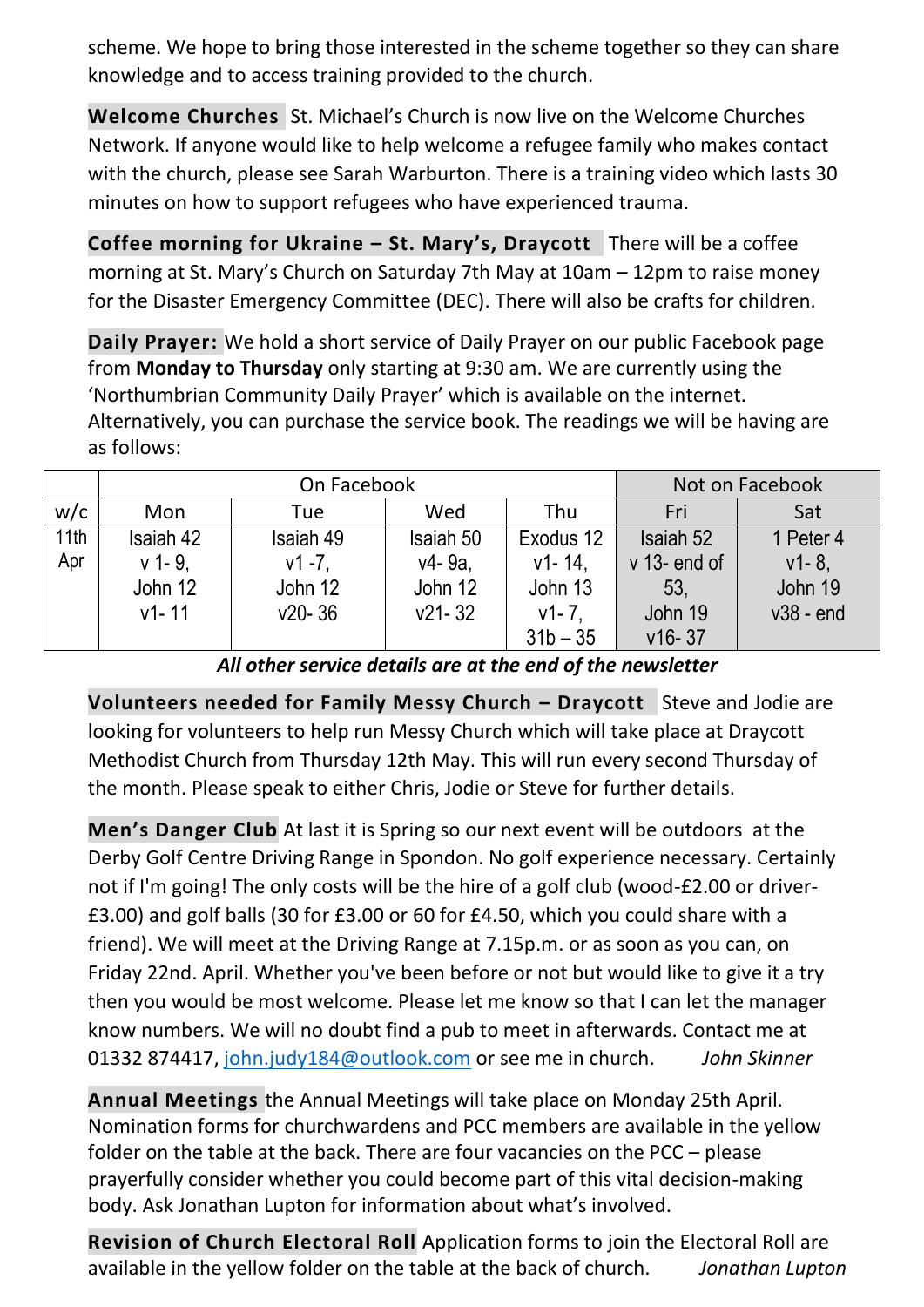**Sunrise Communion Service** There is a Sunrise Communion Service taking place at St. Chad's Water on Easter Sunday at 6am. This will be followed by a breakfast at Draycott Methodist Church. A big thank you to Graham and Kris Billingham for orgnaising this.

**Giving Envelopes** Most of our giving at St Michael's is now by direct bank credit or contactless inside the church. The use of cash has reduced hugely in the last 2 years. The cost of buying pre-printed envelopes is now disproportionate to the funds given this way so we are discontinuing buying these. A supply of blank envelopes will be available at the back of the church so you can continue to give in this way if you prefer. Please enter your giving number, seal the envelope and include it in the offertory. If you can switch to cheques, BACS or contactless it would be very much appreciated. As I'm sure you will understand, handling cash, opening envelopes, recording bankings and making weekly trips to the bank is time consuming and less secure than electronic banking.

Many thanks for your cooperation *Paul Stuttle, Treasurer*

**Derby Diocesan 2027 Community of Prayer** *T*he Diocese have set up a 2027 Community of Prayer, praying for transformed lives: growing church and building community as we prepare to celebrate our centenary in 2027. Details are as follows:

'Our shared prayer across the diocese is the frame that holds us together as God weaves the threads of our lives into something beautiful and our hope is that 2,027 people will join us in the community'.

#### *Giving*

We are most grateful for your continued financial support in these challenging times. It really is greatly appreciated!

Please do consider giving by standing order, BACS or cheque if possible. This reduces cash handling and physical journeys to the bank which is much safer for all involved. If you feel able to give a one-off gift or to increase your giving by standing order, that would also be greatly appreciated. Thank you.

Please contact the Treasurer at [treasurer@wdbchurches.org.uk](mailto:treasurer@wdbchurches.org.uk) or the church office at [office@wdbchurches.org.uk](mailto:office@wdbchurches.org.uk) for bank details or Gift Aid forms.

If you have a smartphone, you can also give using your mobile phone by scanning this code for St. Michael's but please be aware that a service charge is deducted by the provider:  $\rightarrow \rightarrow \rightarrow \rightarrow \rightarrow \rightarrow$ 

**Donate while you shop online!** You can now donate to St. Michael's when you shop online, at no extra cost to yourself. It works with Amazon (via Amazon Smile) and a host of other retailers

via EasyFundRaising. Details are on the [church website](http://www.stmichaelsbreaston.org.uk/index.php/113-news/236-giving-online). It's very easy to set up. **Why not make your online shopping benefit the church?** Just click the logo →→→→→→→→→



*Scan to give online*